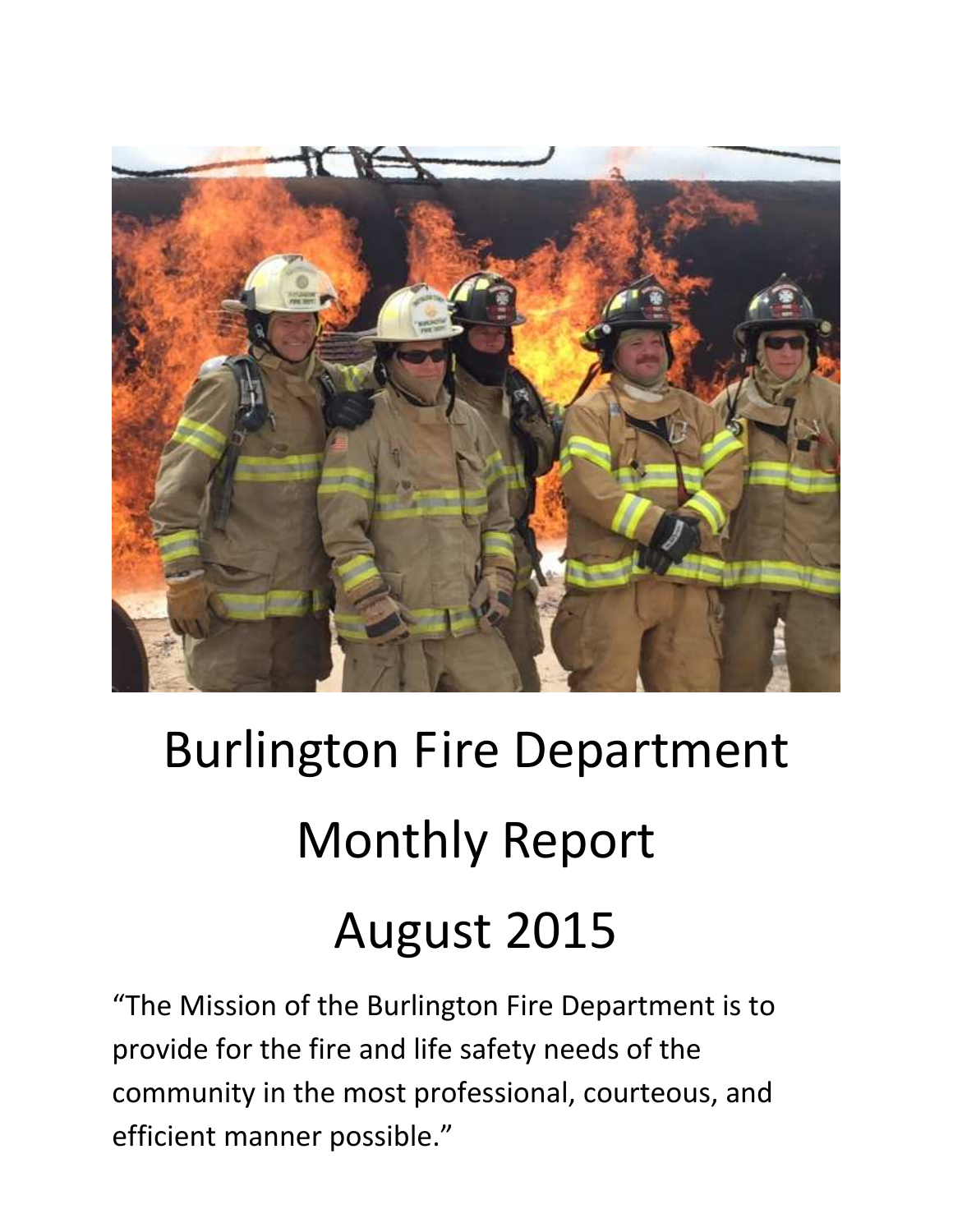### **Training**

 Five members of the Department traveled to Pueblo, Colorado, to attend a three day course entitled "Crude by Rail Emergency Response." This course is funded by FEMA and included all travel and meal costs. Course material included response protocols for dealing with Bakken crude oil rail incidents.

 Deputy Chief Ryan and Chief Trexel attended the "Incident Command System/ Emergency Operations Center Interface" class in Ottumwa. This class is part of the preparation for next summer's "Integrated Emergency Management Course" at the Emergency Management Institute in Emmitsburg, MD. As many as 75 attendees from various agencies within Des Moines County will be able to attend the four day course covering large scale disaster response.

#### **Operations**

We had 355 calls for service in August including 83 overlapping calls. Our average response time for EMS calls within the city of Burlington was 5 minutes and 35 seconds. The average response time for all call types within the city of Burlington was 5 minutes and 27 seconds. This includes emergency and nonemergency calls. Times start when we receive the alarm from dispatch to when the first unit arrives on-scene.

We received an Assistance to Firefighter's Grant for the purchase of vehicle stabilization equipment including high pressure airbags and struts. The grant totals just over \$22,000. The grant will fund enough equipment to equip both of our first out engines.

#### **Fire Prevention**

Crews installed 30 smoke detectors in August. Several other Fire Prevention activities took place in August including-

- BC Workman participated in planning meetings for the Red Cross smoke detector event taking place on Sept.  $19^{th}$ .
- Crews assisted with the Elk's Club with the curbside barbeque fundraiser.
- DC Ryan, BC Workman, and Chief Trexel worked the fire prevention tent on behalf of MABAS Division 62 at the Illinois State Fair.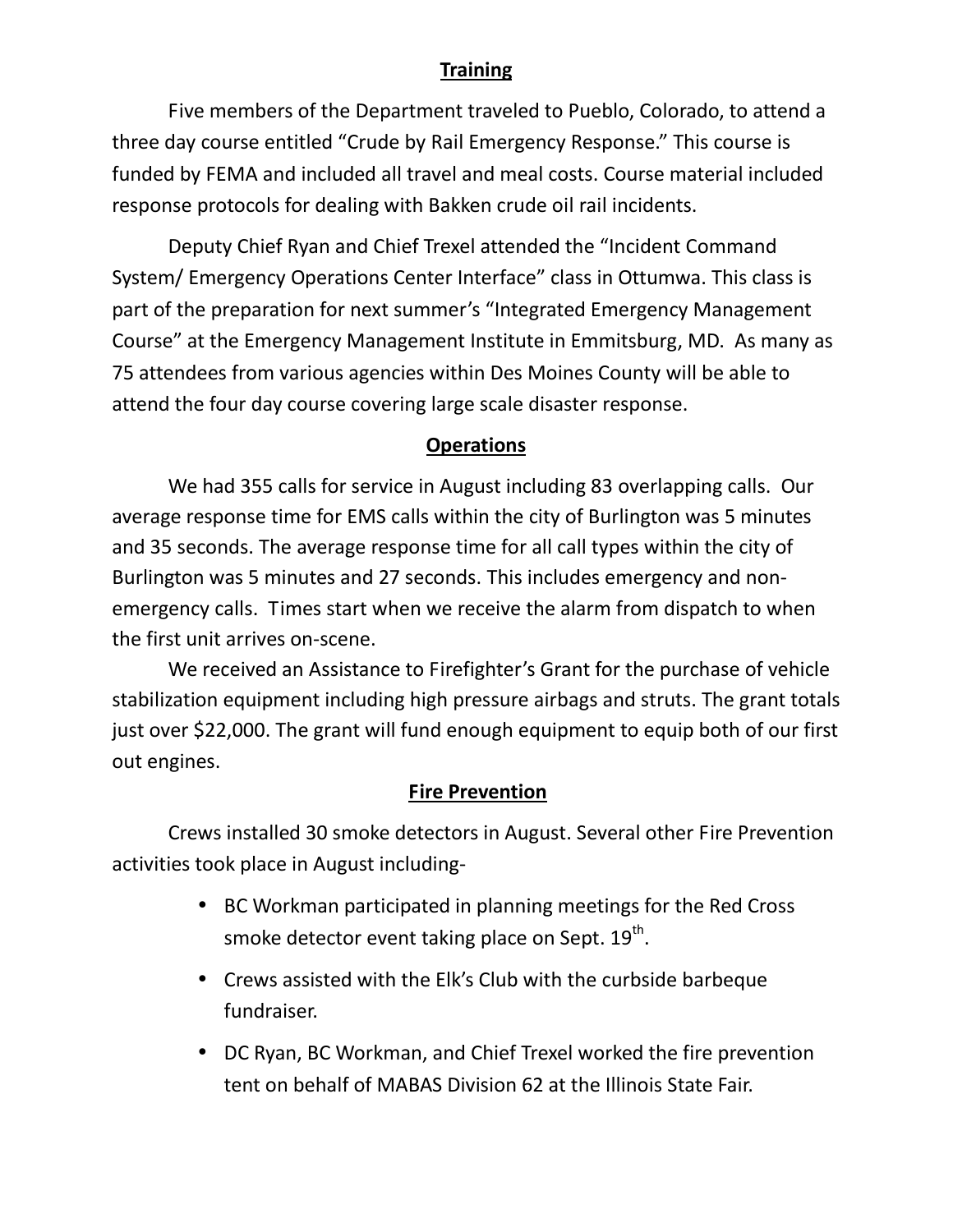

# **Other Activities**

- Crews attended several public events including the Children's Day Carnival at the Eagle's Club, Family Day at the Moose Lodge, South Hill Block Party, and the Oak Street Baptist Church Block Party.
- DC Ryan attended the Stroke Task Force meeting at GRMC.
- Chief Trexel attended Community Risk Reduction at the National Fire Academy.
- DC Ryan attended the Henderson County disaster drill meeting.
- Crews repainted and decorated the Chief's conference room.
- Crews took the ARFF truck to the Grillin' on the Grounds event at the airport.
- DC Ryan and BC Workman attended the Des Moines County Firefighter's meeting in Mediapolis.

Sincerely, Matt Trexel Fire Chief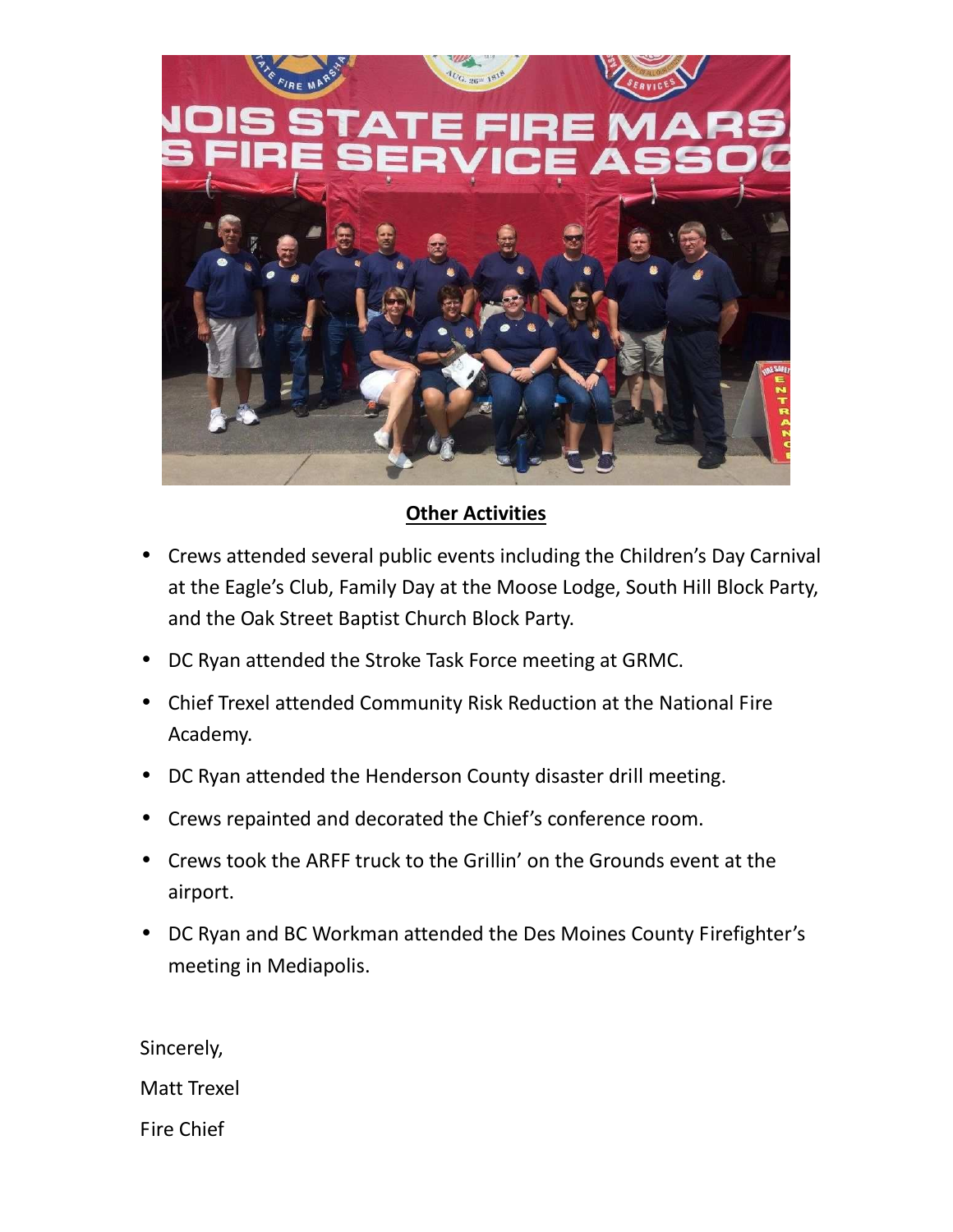



# **Responses By District August 2015**